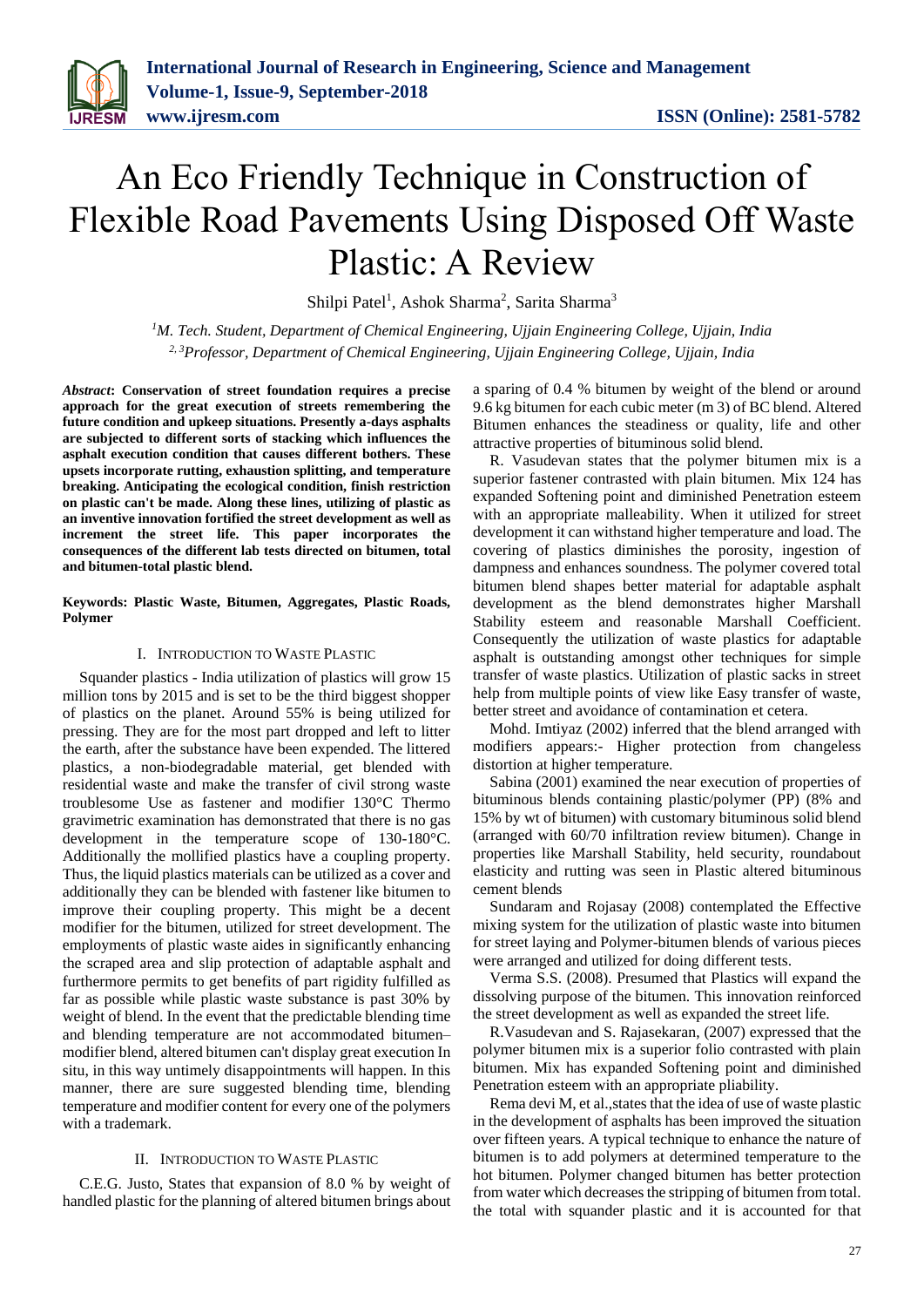

critical changes .the utilization of waste plastic in street development as a compelling method to reutilise the plastic waste. Again it is accounted for that in Tamil Nadu lengths of street around 1000m in different extends were built utilizing waste plastic as an added substance in bituminous blend under the plan "1000km plastic tar street " and found that the execution of the considerable number of streets are tasteful. However standard particulars are not accessible on the utilization of waste plastic in bituminous street development. Rama devi M inferred that, Considerable increment in Marshall Stability value.The ideal bitumen content is reduced. Above all the waste plastic which is a contamination danger can discover its utilization in street development and there by taking care of the issue of contamination to a specific degree.

H. K. Sharma, et al.,states that the plastics can remain unaltered for whatever length of time that 4500 years on earth with increment in the worldwide populace and the rising interest for nourishment and different fundamentals, there has been an ascent in the measure of waste being created every day by every family unit. For inflexible streets material utilized is concrete and for adaptable streets bitumen is utilized. In India for the most part the adaptable asphalt streets are accessible. Bitumen is a valuable folio for street development. Diverse evaluations of bitumen like 30/40, 60/70 and 80/100 are accessible based on their entrance esteems. The unfaltering increment in high rush hour gridlock power as far as business vehicles, and the noteworthy variety in day by day and regular temperature request enhanced street qualities.

H.K. Sharma presumed that, the utilization of the inventive innovation fortified the street as well as expanded the street life and in addition will enhance the earth and furthermore making a wellspring of wage. It is trusted that in not so distant future we will have solid, tough and eco-accommodating streets which will calm the earth from all kind of plastic-squander. In short we can presume that, utilizing plastic waste in blend will help decrease needing bitumen by around 10%, expansion the quality and execution of street

# *Why use of plastic*

- 1. Sturdy and consumption safe.
- 2. Great protection for cool, warm and sound sparing vitality and lessening commotion contamination.
- 3. It is practical and has a more drawn out life.
- 4. Support free.
- 5. Sterile and issues.
- 6. Simplicity of preparing/establishment.
- 7. Light weight.

# *Approach:*

Following Tests were directed to research the properties of the total and bitumen.

# *A. Tests for aggregate*

- Sieve Analysis of Aggregates
- Specific Gravity and Water Absorption Test [IS: 2386 (Part 3) 1963]
- Aggregate Impact Value Test [IS: 2386 (section 4) 1963]
- Aggregate Crushing Value [IS: 2386 (Part 4) 1963]

 Flakiness and Elongation Index Test [is: 2386 (section 1) 1963]

# *B. Tests for bitumen*

- Penetration Test [Is: 1203-1978]
- Softening Point Test [Is: 1205-1978]
- Ductility Test [IS: 1208-1978]
- Viscosity Test
- Flash Point and Fire Point

# *C. Plastic Coated Aggregate*

The tests directed on plastic covered totals are

- 1. Impact esteem, pounding,
- 2. Los Angeles,
- 3. Moisture assimilation and void substance.
- 4. Soundness
- 1. Aggregate Impact Value and pounding Value, An examination on the impact of plastic and elastic covering was stretched out to contemplate on the total effect esteem and squashing esteem. Total was covered with 4, 6, 8, 10% plastics by weight and after that was submitted to total smashing Value test and the qualities were contrasted and values for non-covered total for affect esteem and squashing esteem. For every percent of waste, the tests were led twice to show signs of improvement comes about.
- 2. Los Angel's Abrasion Test, The rehashed development of the vehicle with press wheeled or elastic tire will deliver some wear and tear over the surface of the asphalt. The level of wear and tear estimations of the 4, 6, 8and 10% plastic covered total is observed to be in diminishing request as for the customary esteems. This wear and tear level of a total is resolved with the assistance of Los Angeles scraped area.
- 3. Moisture Absorption and Void Measurement, Hot stone total (1500c) is blended with hot bitumen (170 0c). The total is picked based on its quality, porosity and dampness retention limit according to IS coding. The bitumen is picked based on its coupling Property, Penetration esteem and visco-flexible property. The total, when covered with plastics and elastic enhanced its quality as for voids, dampness retention and soundness. The covering of plastic and elastic abatements the porosity and enhances the nature of the total and its execution in the adaptable asphalt. It is to be noted here that stones with  $\langle 2\%$  porosity just permitted by the determination.
- 4. Soundness Test, Soundness test is planned to examine the protection of total to weathering activity. The weight reduction is ascribed to the low quality of the total. The plastic and elastic covered total, did not demonstrate any weight reduction, consequently acclimating the change in the nature of the total.

# *D. Materials used*

The material utilized for making the blend is total, bitumen and plastic. Examination of plastic waste materials totals and bitumen requires different field test and lab tests.

An) Aggregates (Aggregate of 20mm, 10 mm, Stone Dust and so on)

The totals might be ordered into normal and simulated totals. The regular totals again are named coarse totals comprising of pounded shake totals or rock and fine totals or sand. The impact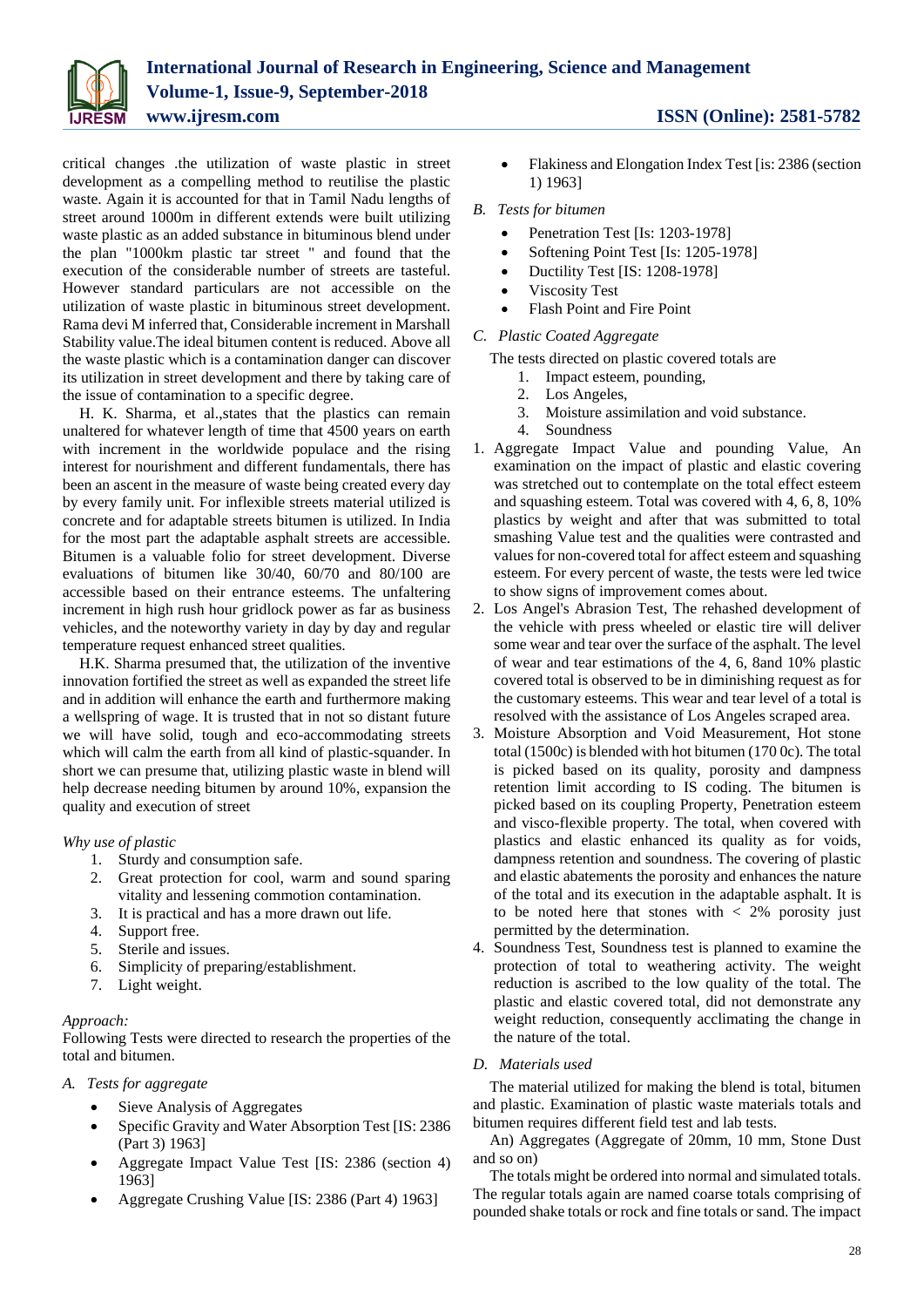

heater slag acquired as result from impact heaters is the one widely utilized as street development material. Stone total utilized for street work ought to be hard, extreme, tough and hydrophobic for bituminous surface. Rock ought to be very much reviewed (6.4mm to 38mm) and ought to have a fineness modulus of at the very least 5.75. Sand ought to be sharp, all around evaluated, clean of all residues, dirt and natural issue. The amount of totals utilized as a part of first layer of surface dressing ought to be 0.15m<sup>3</sup> /10m<sup>2</sup> territories of 12mm ostensible size. Then again, the amount of total utilized as a part of second layer of surface dressing ought to be  $0.15 \text{m}^3 / 10 \text{m}^2$  regions and of 10mm ostensible size.

# B) Bitumen (80/100 review)

Bitumen is utilized as fasteners in asphalts developments. Bitumen might be gotten from the buildup left by the refinery from normally happening black-top. In India for the most part 80/100 and 180/200 review bitumen is utilized. Heavier review cut backs, fast setting emulsions or heavier review tars may likewise be utilized. The review of essential bitumen is changed either by controlled refining or by blending with diesel oil or different oils. For single dressings on WBM base course, amount of bitumen required extents from 17 to 195kg for each 10m2 territories and 10 to 12kg for every 10m2 region if there should be an occurrence of restoration of dark best surfacing. For second layer of surface dressing, the amount of bitumen required extents from 10 to 12kg for every 10m2 zone. Mass bitumen Lorries with tanks of limit extending from 5000 to 15000litres are utilized to transport mass bitumen. According to PMC, the bitumen content in a blend ought to be 4% of weight by add up to blend for B.M. The clearing bitumen accessible in India is ordered into two classes:

- Paving bitumen from Assam oil indicated as A-type and assigned as evaluations A35, A90, and so forth.
- Paving bitumen from different sources signified as S-type and assigned as evaluations S35, S90, and so forth.

Vital properties of bitumen are:

- Viscosity of bitumen ought to be satisfactory at the season of blending and compaction. It is accomplished by warming before blending and by utilization of reductions and emulsion.
- In nearness of water bitumen ought not to peel off from total.
- Bitumen ought to be sturdy in all seasons.
- It ought not to turn out to be too delicate amid summers and create breaks amid winters.
- Road Tar: This bituminous material is gotten by the ruinous refining of natural issues, for example, wood, coal shale and so on. During the time spent ruinous refining, the carbonation brings about the generation of unrefined tar which is additionally refined by refining process.
- Cut-back bitumen: The asphaltic bitumen is regularly blended with nearly unstable solvents to enhance the workability of the material.
- Emulsions: An emulsion is a blend of ordinarily two immiscible fluids. Black-top gets separated into minute globules in water within the sight of the emulsifiers. It enhances the workability of bitumen or black-top

C) Plastic material

Plastics are typically grouped by their synthetic structure of the polymer's spine and side chains. Some vital gatherings in these orders are the acrylics, polyesters, silicones, polyurethanes, and halogenated plastics. There are two sorts of plastics: thermoplastics and thermosetting polymers. Thermoplastics are the plastics that don't experience synthetic change in their creation when warmed and can be shaped over and over. Illustrations incorporate polyethylene, polypropylene, polystyrene, polyvinylchloride, and polytetra fluoroethylene (PTFE In the thermosetting procedure, a concoction response happens that is irreversible. The vulcanization of elastic is a thermosetting procedure. Before warming with sulfur, the polyisoprene is a tasteless, somewhat runny material, yet after vulcanization the item is unbending and non-crude. The properties of plastics are hardness, thickness, ionizing radiation, natural solvents, oxidation and protection from warm. Thermoplastics can be re-softened and reused, and thermo-set plastics can be ground up and utilized as filler, in spite of the fact that the virtue of the material has a tendency to debase with each reuse cycle. There are techniques by which plastics can be crushed spirit down to a feedstock state.

#### *E. Arrangement of plastic waste*

a) Polyethylene

- LDPE (Low Density Poly-Ethylene)
- HDPE (High Density Poly-Ethylene)
- b) Polypropylene

This plastic might be accessible as convey sacks or strong plastic its rely on the utilization and need of the ventures. It is accessible as plastic jugs and tangle sheets and so forth.

#### *F. Readiness of plastic waste material*

#### a) Plastic waste situation:

The utilization of plastic materials, for example, convey sacks, glasses, and so on is always expanding. The utilization of plastics has expanded from 4000 tons/annum to 4 million tons/annum and it is relied upon to rise 8 million tons/annum amid the year 2010. Almost 50 to 60% of the aggregate plastics are devoured for pressing.

b) Waste plastic destroying:

Destroying is the way toward cutting the plastic into little sizes between 2.36mm to 4.75mm with the assistance of the plastic destroying machine viz. Agglomerater and Scrap Grinder. In Agglomerater, thin movies of poly-ethylene and polypropylene convey sacks are destroyed and in Scrap Grinder a strong plastic material are destroyed i.e. plastic jugs, dribble lines, electric link lines and so forth.

# *G. Plastic waste blending materials*

#### a) Preparation of mix

Polyethylene convey packs are cut into pieces utilizing a destroying machine. They are sieved and the plastic pieces going through 4.75mm strainer and holding at 2.36mm sifter gets gathered. These plastic pieces are added gradually to the hot bitumen of temperature around 170-180˚C. The blend mixed well utilizing mechanical stirrer for around 20-30 minutes. Polymer-bitumen blends of various organizations can be arranged and utilized for completing different tests.

b) Characterization of mix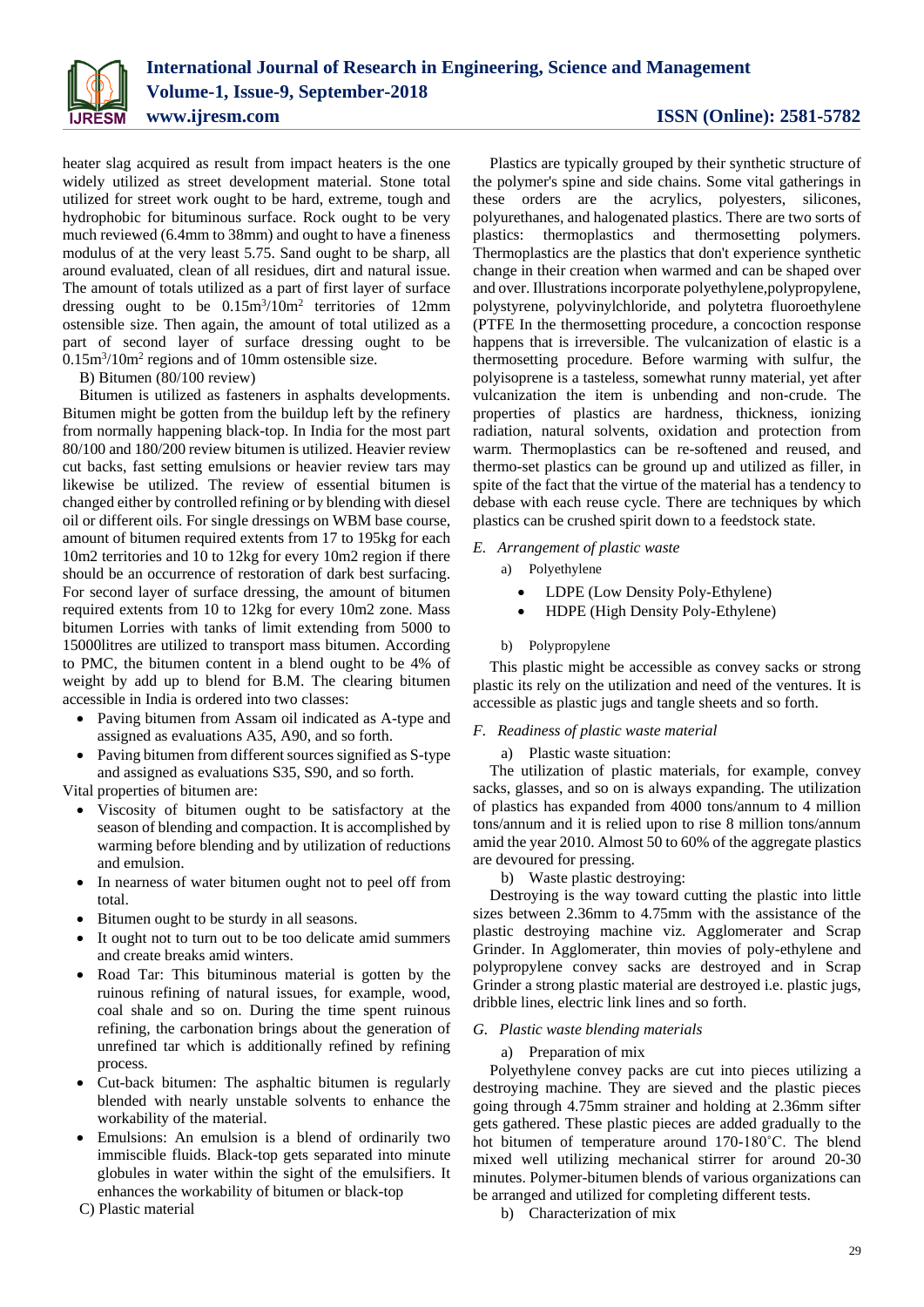

At the season of research center testing for portrayal of bitumen following Test is embraced:

# • Separation Test (IRC-SP: 53-1999)

Tests of various sythesis can be subjected to the partition test. Homogeneity can be gotten roughly up to 1.5% mix. Past this piece, the variety of softening point is significantly higher for the best and base layer of the test tests demonstrating that there is a partition of polymer from bitumen on standing.

Portrayal of Plastic Waste-Bitumen Blend for Flexible Pavement

The utility of the plastic waste mixed bitumen-total blend for adaptable asphalt development is portrayed by considering stripping worth and Marshall Stability estimation of the blend for the mixes having a most extreme of 1.5% plastic waste.

# *H. Readiness of plastic-waste coated aggregate*

The total are warmed to around 170˚C; the plastic waste destroyed to the size fluctuating in the vicinity of 2.36mm and 4.75mm. This destroyed plastic waste is included over hot total with steady blending to give a uniform appropriation. The plastic get relaxed and covered over the total. The hot plastic waste covered totals are blended with hot bitumen 60/70 or 80/100 review (160˚C) appeared in Fig 1. For destroying of strong plastic misuse of poly-propylene "scrap granulating machine" is utilized. In this procedure, a strong plastic waste cut in little pieces with the assistance of with two turning and one settled edges. This entire procedure gives yield in every hour rate. Following are the Specifications of Scrap Grinder:

- $\bullet$  Output 7.5Kg/hr
- Length of rotor-200mm
- Length of cutting edge 200mm
- No. of cutting edges pivoting 2Nos
- Fixed cutting edge 1 no.
- Motor-3HP, 900RPM.

# *Advantages and Disadvantages:*

*Points of interest* 

- 1. Quality of the street expanded.
- 2. Better protection from water and water stagnation.
- 3. No stripping and have no potholes.
- 4. Expanded restricting and better holding of the blend.
- 5. Better soundness property.
- 6. Support cost of the street is nearly nil.
- 7. No impact of radiation like UV

# *Disadvantages*

- 1. Cleaning process-Toxic present in the mixed together plastic waste begin draining.
- 2. During the street laying process-the nearness of chlorine will discharge toxic gas.
- *I. Examination* 
	- 1. The solidness of the streets laid out with destroyed plastic waste is considerably more contrasted and streets with black-top with the normal blend.
	- 2. While a typical 'roadway quality' street keeps going four to five years it is asserted that plastic-bitumen streets can last up to 10 years.
	- 3. Water won't leak through due to the plastic in the tar.
- 4. The cost of plastic street development might be marginally higher contrasted with the traditional strategy.
- 5. The support cost is low when contrasted with traditional strategy.
- 6. It starting expense is somewhat more when contrasted with traditional technique.

# III. CONCLUSION

The age of waste plastics is expanding step by step. The significant polymers in particular polyethylene, polypropylene, polystyrene demonstrate bond property in their liquid state. Plastics will expand the softening purpose of the bitumen. The plastic bitumen blend shapes better material for asphalt development as the blend indicates higher Marshall Stability esteem and appropriate Marshall Coefficient. Subsequently the utilization of waste plastics for asphalt is a standout amongst other techniques for simple transfer of waste plastics. The utilization of the inventive innovation reinforced the street as well as expanded the street life and in addition will enhance the earth and furthermore making a wellspring of pay. Plastic streets would be an aid for India's hot and amazingly sticky atmosphere, where temperatures oftentimes cross 50°C and heavy rains make devastation, leaving a large portion of the streets with huge potholes. It is trusted that in not so distant future we will have solid, tough and eco-accommodating streets which will alleviate the earth from all kind of plasticsquander. In short we can presume that, utilizing plastic waste in blend will help decrease needing bitumen by around 10%, expansion the quality and execution of street, dodge utilization of against stripping operator, maintain a strategic distance from transfer of plastic waste by cremation and land filling and at last build up an innovation, which is eco inviting. Expanded activity conditions will and are decreasing the life expectancy of streets. Plastic streets are methods for anticipation and at last will be the cure. It will spare a large number of dollars in future and diminish the measure of assets utilized for development.

- 1. Plastic will build the softening purpose of the bitumen.
- 2. This inventive innovation fortified the street development as well as expanded the street life.

Plastic streets would be shelter for India's hot and to a great degree moist atmosphere, where temperature regularly crosses 50°C.

# **REFERENCES**

- [1] Chavan A. (2013). "Utilization Of Plastic Waste In Flexible Pavements" International Journal Of Application Or Innovation In Engineering And Management ISSN 2319-4847, Volume 2, Issue 4, April 2013
- [2] Devi R., M,Stephen L.,Mini.I.M, (2013) "Lessening Of Optimum Bitumen Content In Bituminous Mixes Using Plastic Coated Aggregates". Universal Journal of Innovative Research in Science, Engineering and Technology Vol. 2, Issue 3, March 2013
- [3] IS: 2386 (Part 3) and (Part 4)- 1963.
- [4] IS: 1203 1978.
- [5] R. Vasudevan, "Usage of waste plastics for adaptable asphalt," Indian High Ways (Indian Road Congress), Vol. 34, No.7. (July 2006).